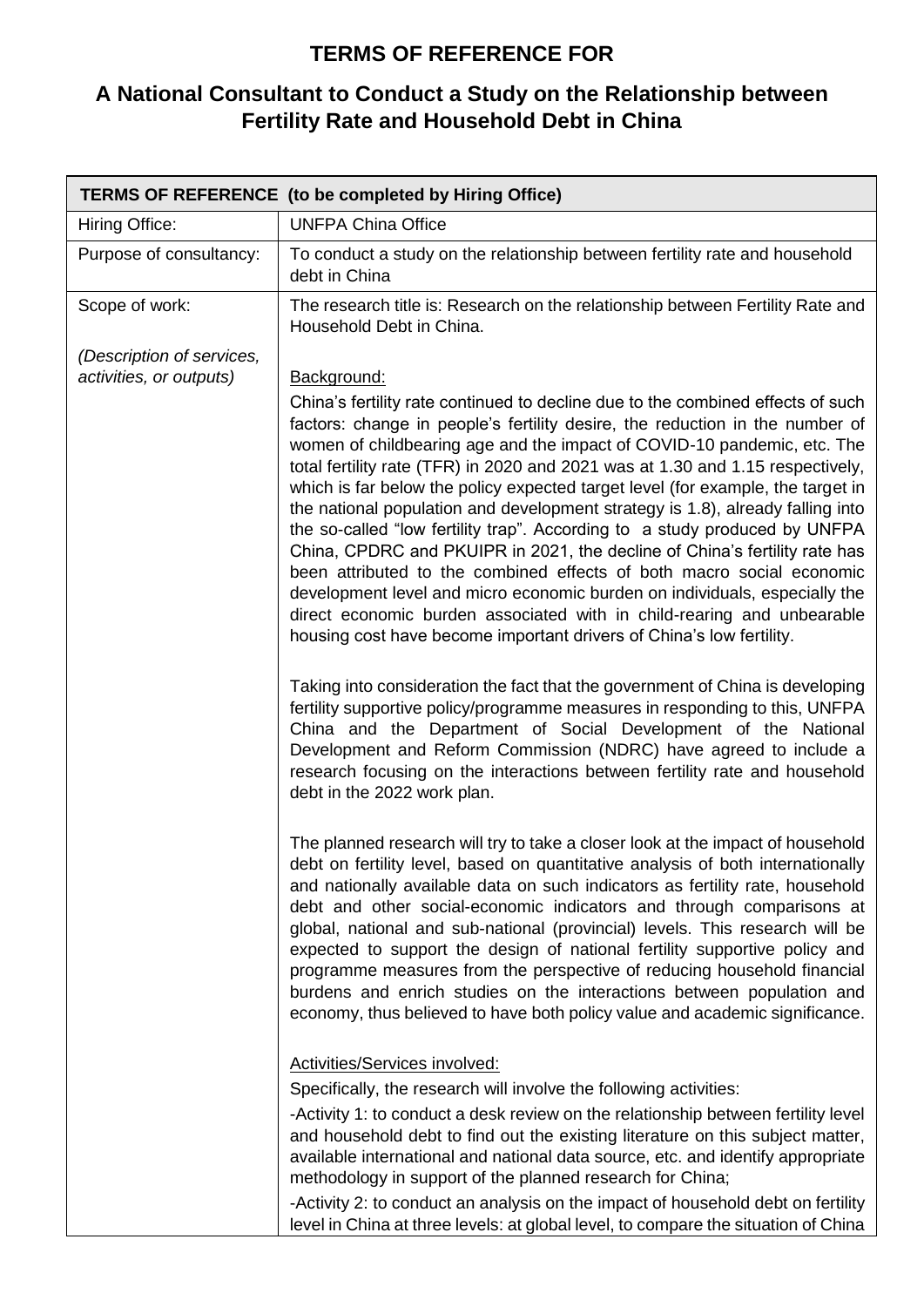|                                                                                                                 | with other countries; and at national level as well as at sub-national level of<br>China to compare the impact across provinces; and<br>-Activity 3:<br>to<br>produce<br>recommendations on<br>fertility<br>supportive<br>policy/programme measures from the perspective of reducing household<br>financial burdens based on the above analysis.<br>As there has not been much literature on the issue in China, the consultant<br>needs to work in an innovative manner and explore as many data sources as                                                    |
|-----------------------------------------------------------------------------------------------------------------|-----------------------------------------------------------------------------------------------------------------------------------------------------------------------------------------------------------------------------------------------------------------------------------------------------------------------------------------------------------------------------------------------------------------------------------------------------------------------------------------------------------------------------------------------------------------|
|                                                                                                                 | possible to support this research.                                                                                                                                                                                                                                                                                                                                                                                                                                                                                                                              |
| Duration and working<br>schedule:                                                                               | The activity will involve 32 working days, starting from 15 June and ending<br>no later than 30 November 2022.                                                                                                                                                                                                                                                                                                                                                                                                                                                  |
|                                                                                                                 | The expected working schedule is as follows:                                                                                                                                                                                                                                                                                                                                                                                                                                                                                                                    |
|                                                                                                                 | -22 June – 30 June: finish an inception report, identifying clearly the<br>data sources and the methodology to be used in this research as well as the<br>report outline and the research implementation plan (5 working days)<br>-1 July - 30 September: finish Activity 2 and Activity 3 and produce a                                                                                                                                                                                                                                                        |
|                                                                                                                 | draft consultancy report (20 working days):<br>-15 October-30 November: revise and finalize the consultancy report<br>"Research on the relationship between fertility rate and household debt in<br>China" based on comments from the Department of Social Development of<br>NDRC and UNFPA CO, as well as invited experts (7 working days).                                                                                                                                                                                                                    |
| Place where services<br>are to be delivered:                                                                    | The consultant/consultant team will not be required to work in UNFPA<br>Office. S/he will need to use their own equipment and software for the<br>assignment from UNFPA.                                                                                                                                                                                                                                                                                                                                                                                        |
| Delivery dates and how<br>work will be delivered<br>(e.g. electronic, hard<br>copy etc.):                       | In line with the above working schedule, the following deliveries are<br>expected in designated forms:<br>1) Inception report and the research implementation plan: by 30 June<br>Draft research report on "Research on the relationship between<br>2)<br>fertility rate and household debt in China": by 30 September<br>3) Finalized research report "Research on the relationship between<br>fertility rate and household debt in China": by 30 November 2022 at the<br>latest<br>All milestones will be delivered in both English and Chinese in electronic |
|                                                                                                                 | forms.                                                                                                                                                                                                                                                                                                                                                                                                                                                                                                                                                          |
| Monitoring and progress<br>control, including<br>reporting requirements,<br>periodicity format and<br>deadline: | Ms. Suren Navchaa, Deputy Representative of UNFPA in China, as well as<br>Mr. Hao Fuqing, DDG of Department of Social Development of NDRC, will<br>be responsible for monitoring and control of the progress and quality<br>assurance of the assignment. All assignments will be completed by 30<br>November 2022.                                                                                                                                                                                                                                              |
| Supervisory<br>arrangements:                                                                                    | Mr. Jia Guoping, Programme Specialst UNFPA in China and Mr. Wang<br>Tanling, chief of Population and Development Division, Department of<br>Social Development at NDRC, will be the supervisor of the consultant(s)<br>during the contract period.                                                                                                                                                                                                                                                                                                              |
| Expected travel:                                                                                                | No travel deemed necessary for this consultancy.                                                                                                                                                                                                                                                                                                                                                                                                                                                                                                                |
| Required expertise,<br>qualifications and<br>competencies, including<br>language requirements:                  | Expertise required to complete the above research and deliver the expected<br>products include:<br>-Established expertise in population and development studies<br>-Expertise/previous research experiences in governmental administration,<br>particularly those related to financing for essential social services,<br>governmental financial transfer mechanisms, etc.                                                                                                                                                                                       |